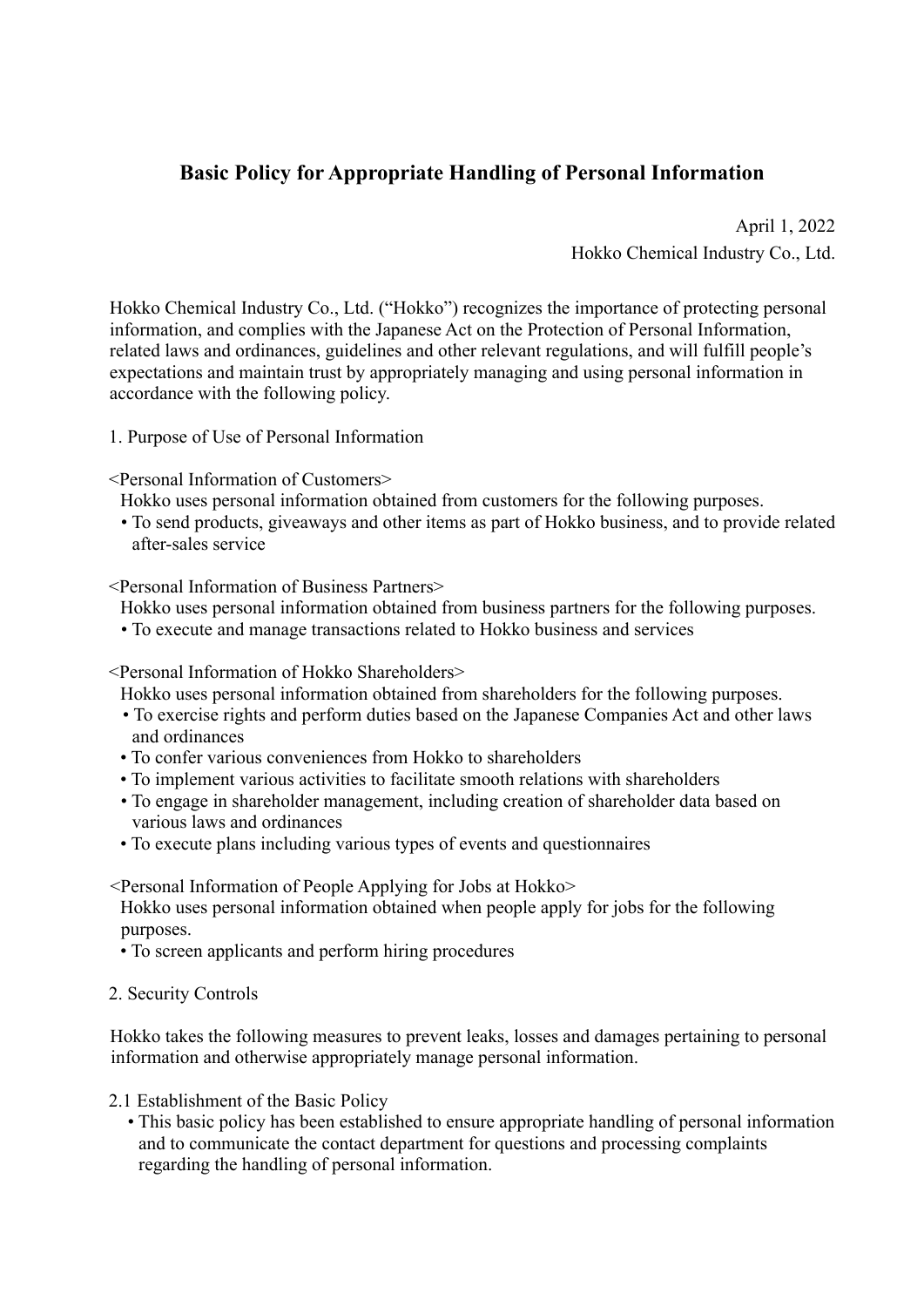- 2.2 Development of Regulations Related to Handling of Personal Information
	- Hokko has established personal information handling regulations regarding methods of handling personal information, designation of responsible persons and staff and their responsibilities, and similar matters.

2.3 Organizational Security Controls

- A personal data management ledger has been created, and management information for the personal information database is recorded.
- A person responsible for management of personal information (Person Responsible for Personal Information Management) is designated.
- In the event of learning of an information leak or other incident, or signs of such, the Person Responsible for Personal Information Management takes swift and appropriate action as necessary.
- In the event of a department learning of a violation of laws, ordinances, or internal regulations, or signs of such, regarding the handling of personal information, a framework for reporting and contacting the Person Responsible for Personal Information Management has been created.
- Departments that have obtained personal information periodically perform self-inspections of the status of their handling of personal information, and audits by the internal department in charge of audits are performed.
- 2.4 Personnel Security Controls
	- Periodic trainings for employees on the handling of personal information are conducted.
	- Matters relating to confidentiality in terms of personal information are established in the Personal Information Handling Regulations.
- 2.5 Physical Security Controls
	- In areas that manage important information systems, including personal information databases and servers that handle deleted information, access management and the devices that can be brought in are restricted.
	- Measures are put in place to prevent information leaks due to theft or loss of devices and electronic media, etc. that handle personal information.
	- When disposing of personal information and deleted information, as well as when disposing of devices and electronic media containing recorded personal information and deleted information, they are disposed of using means that do not allow them to be restored.

2.6 Technical Security Controls

- Access controls are implemented, and the staff and scope of personal information that is handled are restricted.
- Systems to protect information systems that handle personal information from unauthorized external access and unauthorized software are implemented.
- 3. Personal Information Provision to Third Parties

Except in cases stipulated by laws and ordinances, Hokko does not provide personal information to third parties without obtaining the consent of the person in question.

4. Outsourcing Handling of Personal Information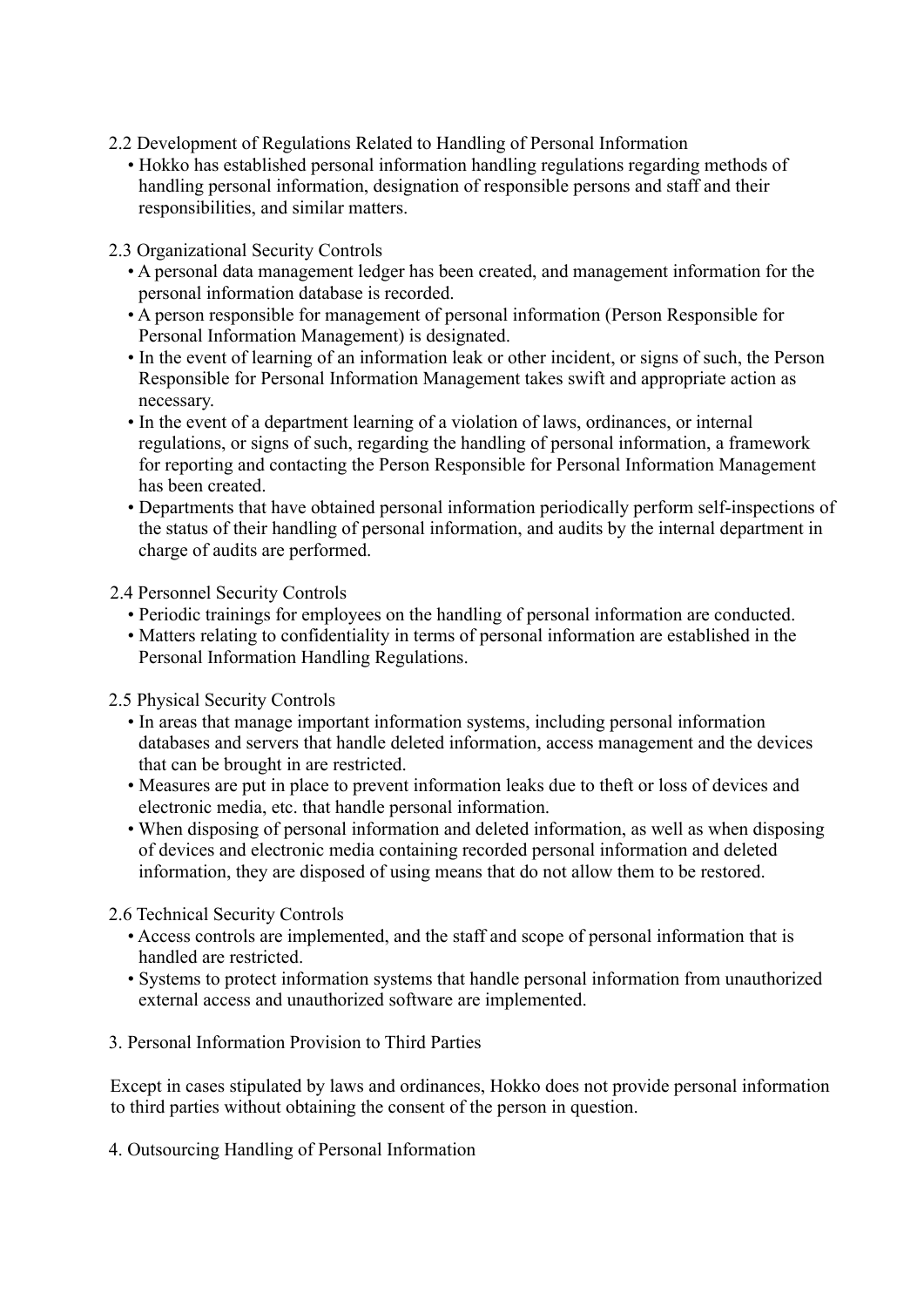Hokko may outsource handling of personal information to a third party when outsourcing business tasks such as sending announcements to customers and conducting campaigns to a third party. In this case, Hokko performs the necessary and appropriate oversight of the outsourcing partner.

5. Provision to Third Parties in Foreign Countries

Hokko does not foresee the provision of personal information to third parties in foreign countries, but in the event of such provision, actions are taken appropriately in accordance with laws and ordinances.

6. Shared Use of Personal Information

Hokko engages in shared use of personal information as follows.

However, shared use is not performed for <Personal Information of Hokko Shareholders> and <Personal Information of People Applying for Jobs at Hokko>.

- (1) Personal Data Items Whose Use Is Shared
	- Name
	- Name of affiliated company (organization)
	- Address
	- Telephone number
	- Fax number
	- Email address
- (2) Scope of Parties Engaging in Shared Use Hokko and Hokko Group companies Please refer to www.hokkochem.co.jp (in Japanese) for information about Hokko Group companies.
- (3) Purpose of Use
	- Hokko purpose of use: To provide information about Hokko and Hokko Group companies' products and services to customers and business partners and other purposes
	- Hokko Group companies' purpose of use: Same as above

|                 | (4) Person with Responsibility Regarding Management of Personal Data Subject to Shared Use |
|-----------------|--------------------------------------------------------------------------------------------|
| Trade name:     | Hokko Chemical Industry Co., Ltd.                                                          |
| Address:        | 1-5-4 Nihonbashi-Honcho, Chuo-ku, Tokyo                                                    |
| Representative: | Ken-ichi Sano, President                                                                   |

7. Obtaining, Use and Provision of Information Associated with Cookies and Other Identifiers

Cookies refer to small pieces of data in a text file sent from a website and saved on a web browser when a website is viewed. Hokko and the Hokko website do not use cookies or other similar technologies.

8. Requests for Disclosure of Stored Personal Data, Etc.